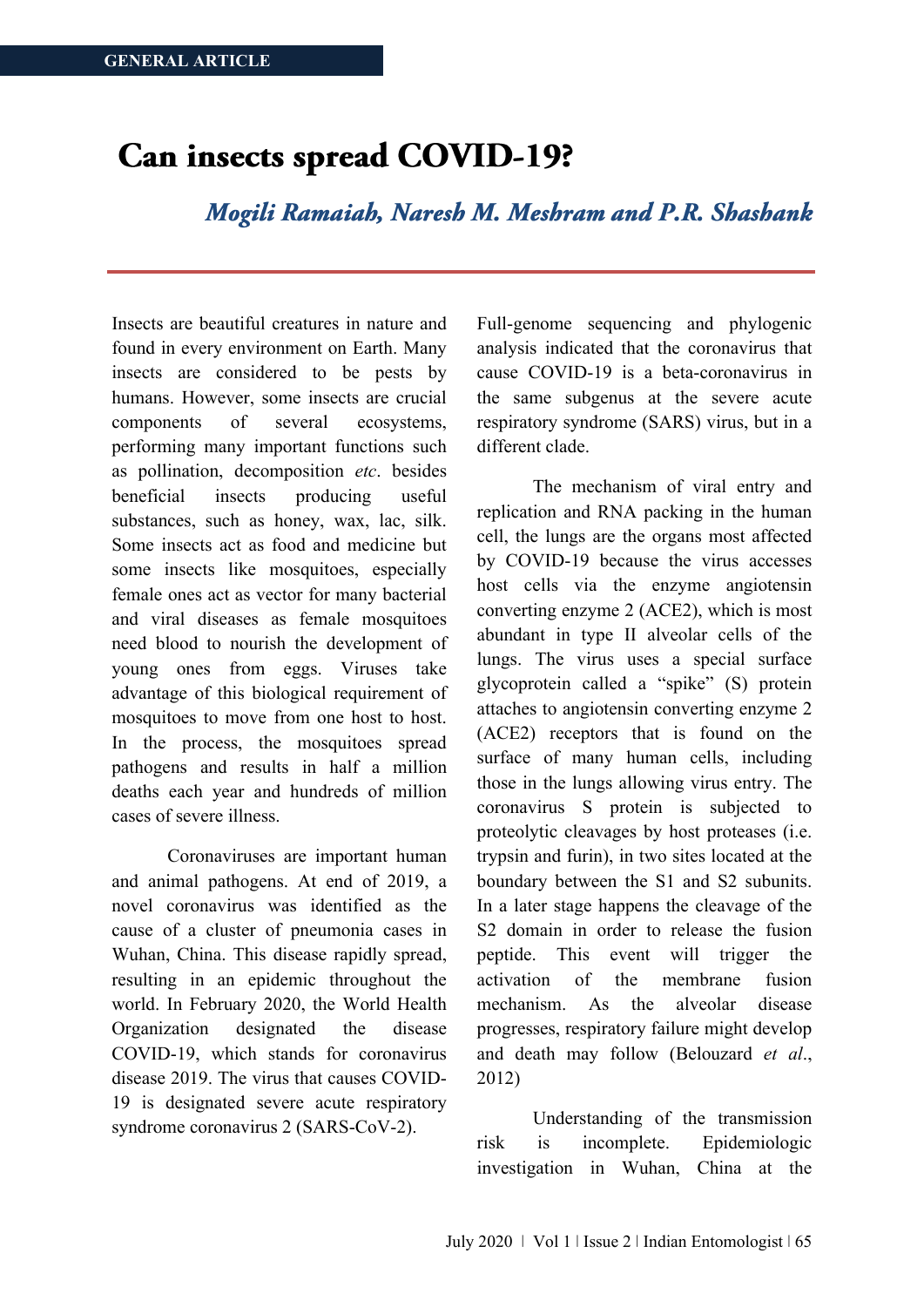beginning of the outbreak identified an initial association with a seafood market that sold live animal, where most patients had worked or visited and which was subsequently closed for disinfection. However, as the outbreak progressed, person-to-person spread became the main mode of transmission.

Virus present on contaminated surfaces may be another source of infection if susceptible individuals touch these surfaces and then transfer infectious virus to mucous membranes in the mouth, eyes or nose. The frequency and relative importance of this type of transmission remain unclear. There may be a possibility of transmission of COVID-19 by insects such as Mosquitoes (through blood), House flies and cockroaches (through mucous). But there is no scientific evidence to suggest mosquitoes are transmitting SARS-CoV-2, the virus that causes COVID-19. There is much more to learn about the coronavirus but based on current understandings, it's highly unlikely a mosquito will pick up the virus by biting an infected person, let alone be able to pass it on.

Mosquitoes can transmit a number of viruses, including dengue, yellow fever, chikungunya, Zika and Ross River virus. The mosquitoes can also transmit malaria, which is caused by a parasite. But they can't transmit many other viruses, including HIV and Ebola. For HIV, mosquitoes themselves don't become infected. It's actually unlikely a mosquito will pick up the virus when it bites an infected person due to the low concentrations of the HIV circulating in their blood. For Ebola, even when scientists inject the virus into mosquitoes, they don't become infected. One study collected tens of thousands of insects during an Ebola

outbreak but found no virus. Here actual question will arise that,

### **Can mosquitoes transmit corona virus?**

The new coronavirus is mostly spread via droplets produced when we sneeze or cough, and by touching contaminated surfaces. Although coronavirus has been found in blood samples from infected people, there's no evidence it can spread via mosquitoes. Even if a mosquito did pick up a high enough dose of the virus in a blood meal, there is no evidence the virus would be able to infect the mosquito itself. And if the mosquito isn't infected, it won't be able to transmit it to the next person she bites(Cameron, 2020).

## **Why only some viruses and why not others like Corona?**

It's easy to think of mosquitoes as tiny flying dirty syringes transferring droplets of infected blood from person to person. The reality is far more complex. When a mosquito bite a COVID-19 patient and sucks up some blood that contains a virus, the virus quickly ends up in the gut of the insect. From there, the virus needs to infect the cells lining the gut and "escape" to infect the rest of the body of the mosquito, spreading to the legs, wings, and head. The virus then has to infect the salivary glands before being passed on by the mosquito when it next bites. This process can take a few days to over a week. But time isn't the only barrier. The virus also has to negotiate getting out of the gut, getting through the body, and then into the saliva. Each step in the process can be an impenetrable barrier for the virus. This may be straightforward for viruses that have adapted to this process but for others, the virus will perish in the gut or be excreted. The U.S. Department of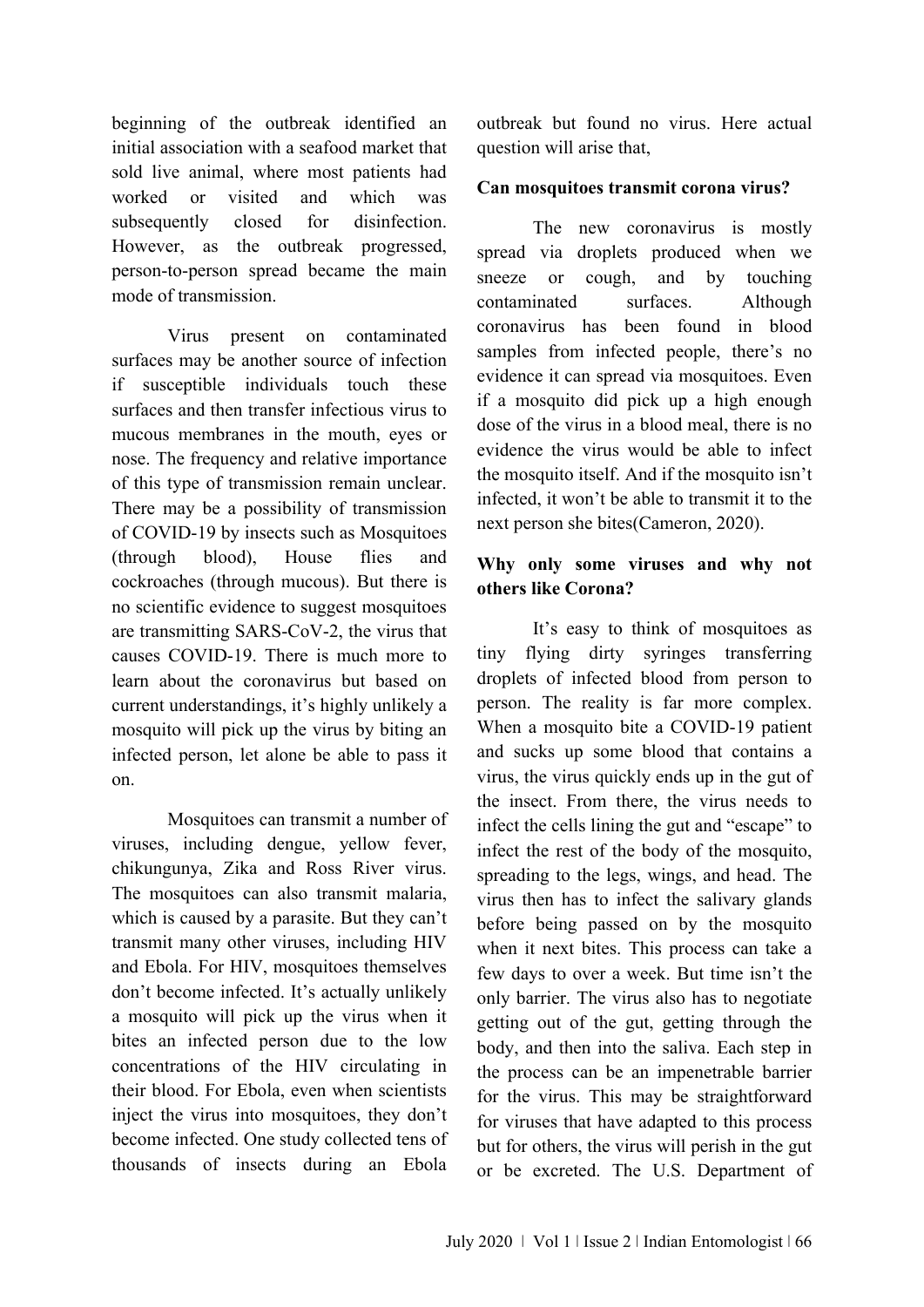Agriculture is studying whether the novel coronavirus can be spread by mosquitoes, although the theory was ruled out by the World Health Organization and independent experts say such transmission is virtually impossible.

Joseph Conlon, a former U.S. Navy entomologist and technical adviser for the American Mosquito Control Association, said that possibility of mosquito transmission of the coronavirus is "nil." The WHO has definitively stated that the coronavirus cannot be transmitted via mosquitoes, while the U.S. Centers for Disease Control and Prevention said it "has no data to suggest" that the coronavirus is spread by mosquitoes or ticks. Independent experts said there has been no demonstrated case of any of the family of viruses to which the novel coronavirus belongs being transmitted by a mosquito.

Tarik Jasarevic, a WHO spokesman said that Mosquitoes cannot transmit the Covid-19 disease because the virus does not widely circulate in blood and is more prevalent in lungs and the respiratory tract. Even if the mosquito did digest the virus, it would have to survive the digestive process and transfer to the insect's salivary glands to then infect a human. Conlon also said that "It's an extremely complicated process and there are a number of different barriers there in insect body.

# **Can House flies and Cockroaches transmit corona virus?**

Yes, these insects can transmit COVID-19 mechanically. Feces can be considered a one of important possible source of COVID-19 transmission. Therefore, insects or any organism in contact with or feeding on human feces may

play a role in COVID-19 transmission. Therefore, the role of insects such as houseflies and cockroaches in the transmission of COVID-19 becomes important. These insects have the potential to mechanically transmit pathogens such as viruses, bacteria, and parasites. They are capable of transmitting more than 100 pathogens through their legs, body hair, mouthparts, feces, and vomit. Houseflies and cockroaches feed a variety of substances including human and animal food waste, milk, sugar, rotten fruits, sputum, nasal secretions, various wastes, fresh and dried blood, decaying corpses, stool, *etc*. Given that these insects feed contaminated materials, return them, and defecate on food materials, they are among the most important insects that can mechanically carry bacteria, viruses, worm eggs, and protozoan cysts. Flies and cockroaches play a role in the transmission of agents that cause diseases such as tuberculosis, leprosy, diarrhea, dysentery, cholera, typhoid, trachoma, conjunctivitis, polio, and hepatitis A. They are also vectors of rotaviruses, coronaviruses, some fungi (such as those in the genera Trichophyton and Candida) and eggs of parasitic worms and protozoan cysts. Flies and cockroaches are restless, active insects with strong visual and olfactory powers, and are constantly moving between food, feces, objects, and humans (Dehghani and Kassiri, 2020).

Dealing with the COVID-19 virus and preventing its rapid spread is a global challenge. Therefore, the fight against this disease requires universal management. In this regard, it is important eliminate possible mechanical vectors such as cockroaches and flies in public places and residential homes by improved environmental sanitization and also people still need to avoid even